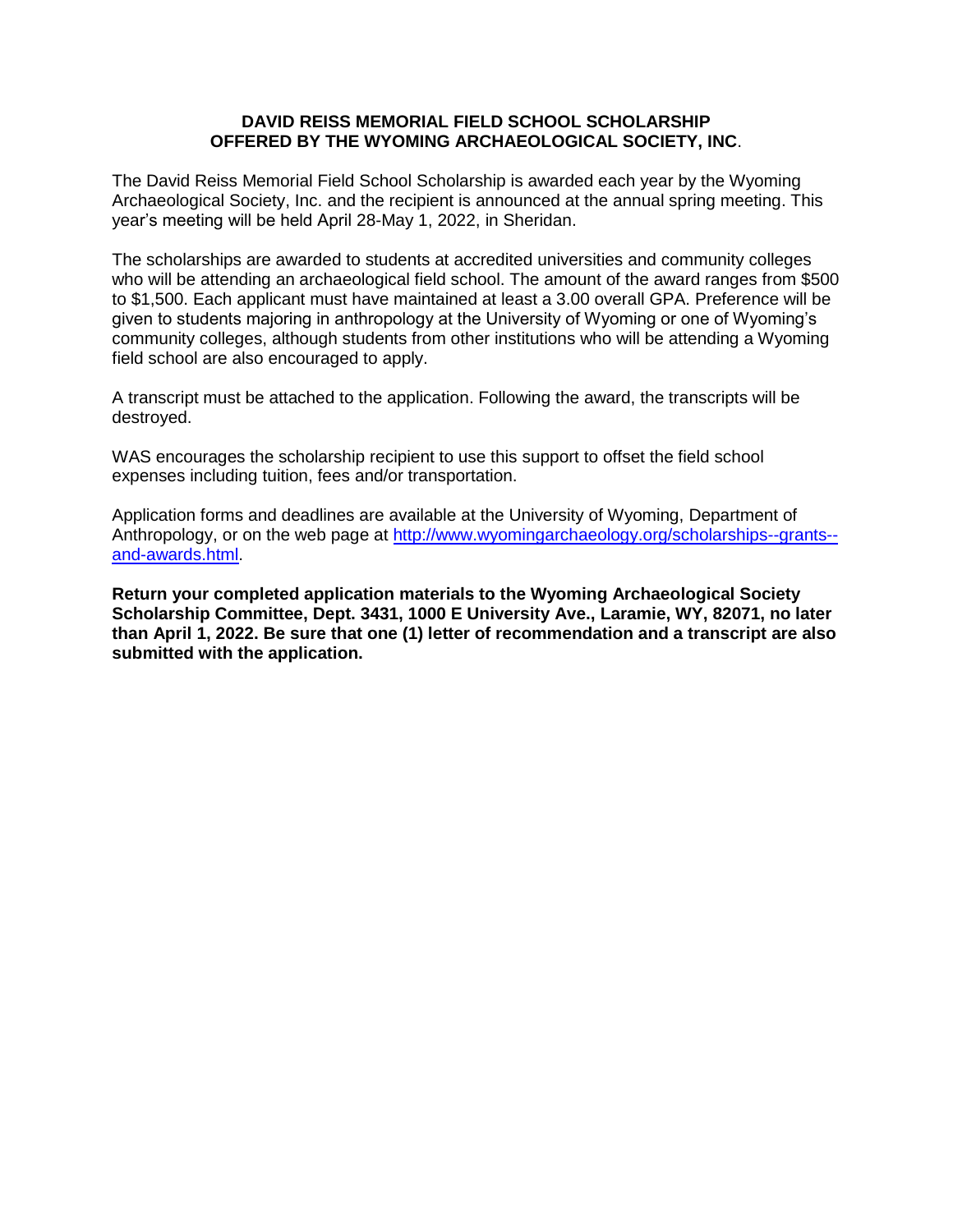# **APPLICATION FOR DAVID REISS MEMORIAL FIELD SCHOOL SCHOLARSHIP** *COVER PAGE*

## **A. APPLICANT:** (Please type or print clearly in ink)

| <b>Full Name</b>       |  |
|------------------------|--|
| <b>Mailing Address</b> |  |
| __ _                   |  |

Grade Point Average\* \_\_\_

\*Student must attach a copy of his/her unofficial college transcript to the application so GPA may be reviewed. Following the award, the transcript will be destroyed.

**Statement:** All information in this application is true and complete to the best of my knowledge. I hereby give permission to the Wyoming Archaeological Society, Inc Executive Committee to share this information for the purpose of administration of this scholarship. I further consent that my name may be released to the media as the recipient of any scholarship I am awarded:

Applicant Signature ---------------------------------------------------------------------------------

Please write several sentences explaining why you have chosen to attend a field school in Wyoming, including details regarding the anticipated costs of your attendance other than tuition, including travel, lodging, camping gear, and any other associated expenses.

# **B. ATTACH:**

- 1. A copy of your unofficial transcript.
- 2. One letter of recommendation
- **C. SUBMIT:** One copy of the complete application to the Wyoming Archaeological Society Scholarship Committee, Dept. 3431, 1000 E University Ave., Laramie, WY, 82071, no later than April 1, 2022